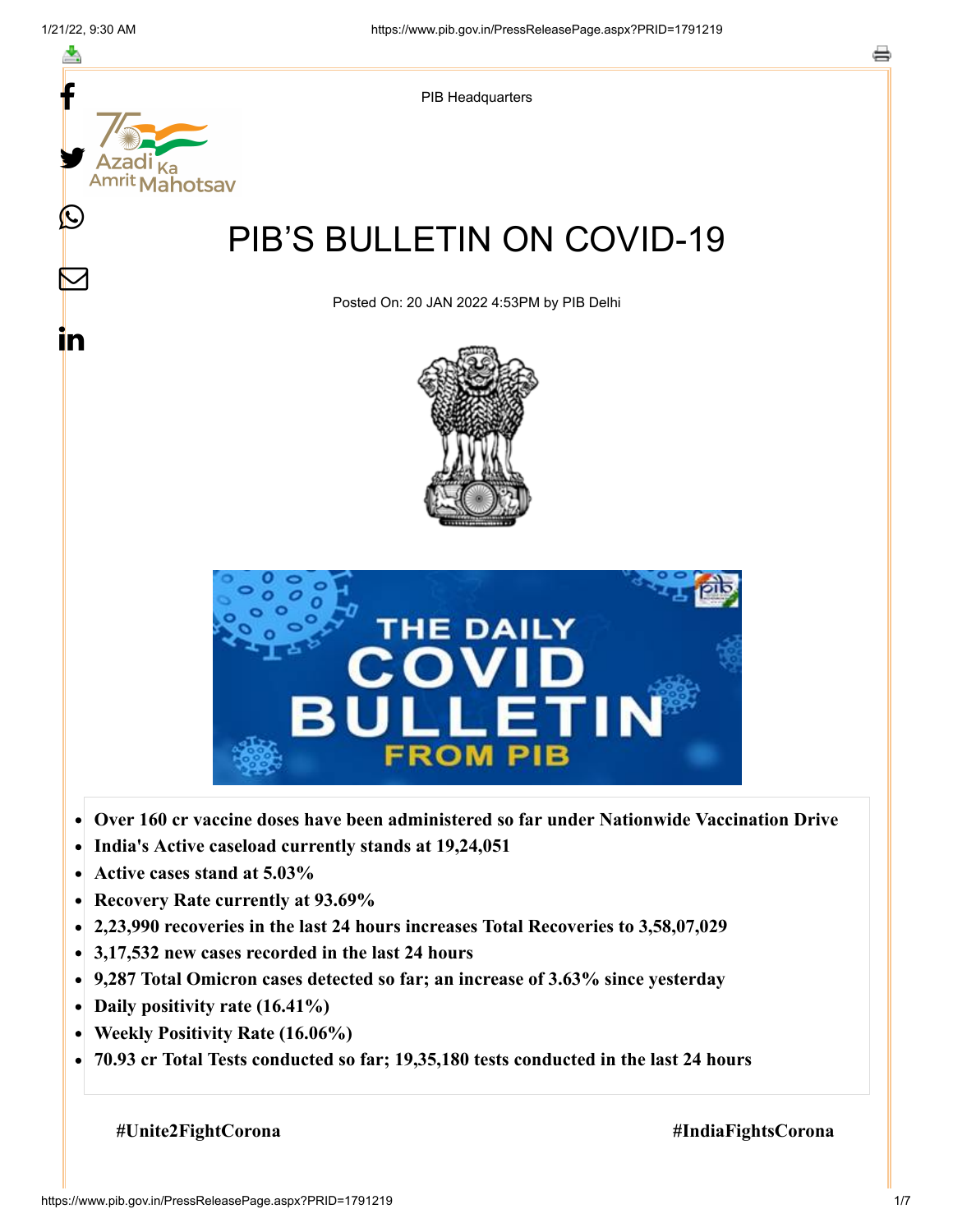f

y.

#### **PRESS INFORMATION BUREAU**

## **MINISTRY OF INFORMATION & BROADCASTING**

#### **GOVERNMENT OF INDIA**

**\*\*\*\*\*** 



**India's Cumulative COVID-19 Vaccination Coverage exceeds 160 Cr**

**More than 73 lakh Vaccine Doses administered in the last 24 hours**

**Recovery Rate currently at 93.69%**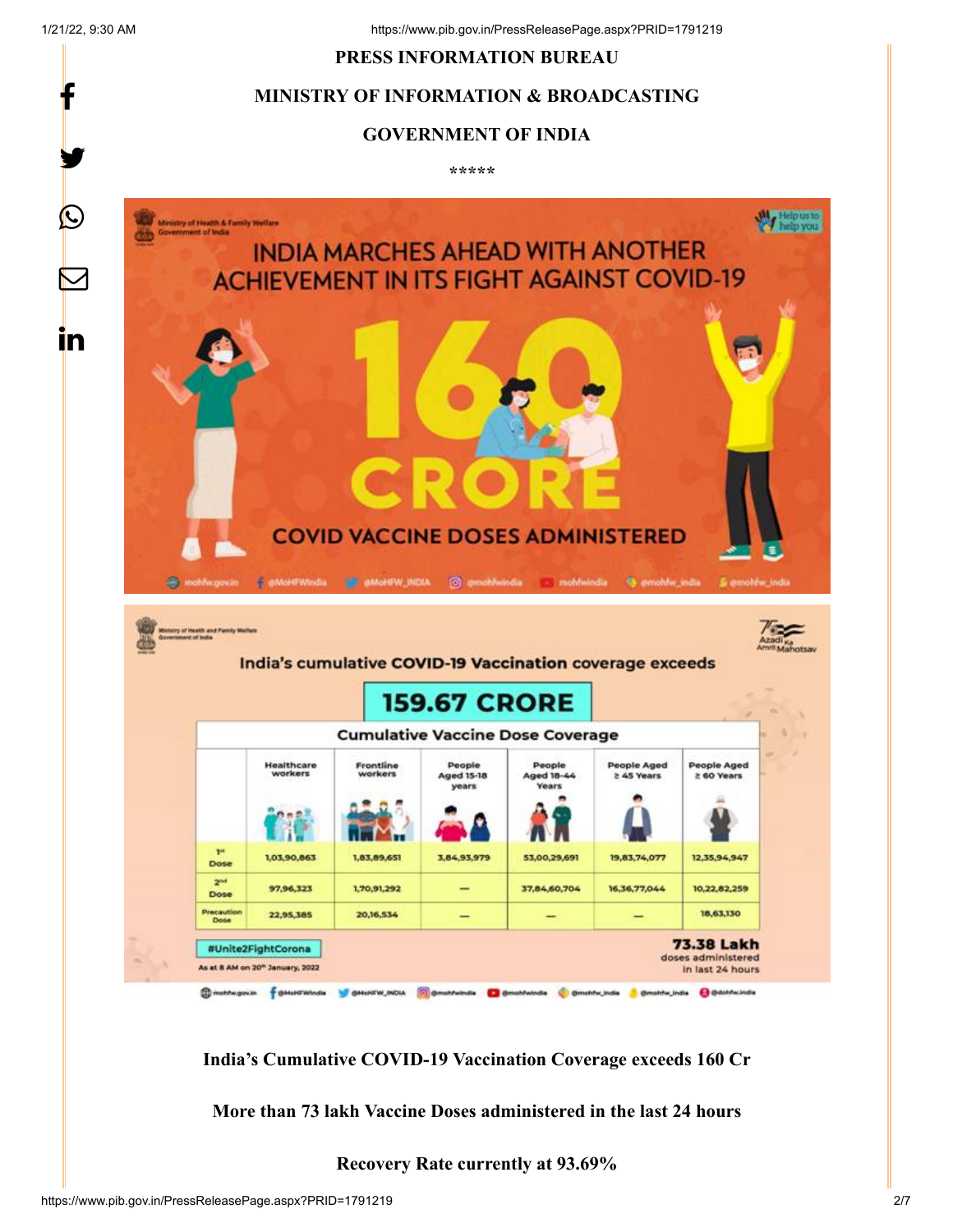f

y.

 $\bigcirc$ 

## **3,17,532 New Cases reported in the last 24 hours**

# **9,287 Total Omicron cases detected so far; an increase of 3.63% since yesterday**

## **India's Active Caseload currently stands at 19,24,051**

## **Weekly Positivity Rate is presently at 16.06%**

India's COVID-19 vaccination coverage has exceeded **160 Cr** as per provisional reports today afternoon.  $\mathbf{\nabla}% _{H}=\mathbf{\nabla}_{H}\mathbf{N}^{H}=\mathbf{\nabla}_{H}\mathbf{N}^{H}$ 

**This has been achieved through 1,71,82,273 sessions.** The break-up of the cumulative figure as per the provisional report till 7 am today include:

| <b>Cumulative Vaccine Dose Coverage</b> |                        |              |  |  |
|-----------------------------------------|------------------------|--------------|--|--|
| <b>HCWs</b>                             | $1st$ Dose             | 1,03,90,863  |  |  |
|                                         | $2nd$ Dose             | 97,96,323    |  |  |
|                                         | <b>Precaution Dose</b> | 22,95,385    |  |  |
| <b>FLWs</b>                             | $1st$ Dose             | 1,83,89,651  |  |  |
|                                         | $2nd$ Dose             | 1,70,91,292  |  |  |
|                                         | <b>Precaution Dose</b> | 20,16,534    |  |  |
| Age Group 15-18 years                   | $1st$ Dose             | 3,84,93,979  |  |  |
| Age Group 18-44 years                   | 1 <sup>st</sup> Dose   | 53,00,29,691 |  |  |
|                                         | $2nd$ Dose             | 37,84,60,704 |  |  |
| Age Group 45-59 years                   | $1st$ Dose             | 19,83,74,077 |  |  |
|                                         | $2nd$ Dose             | 16,36,77,044 |  |  |
| Over 60 years                           | $1st$ Dose             | 12,35,94,947 |  |  |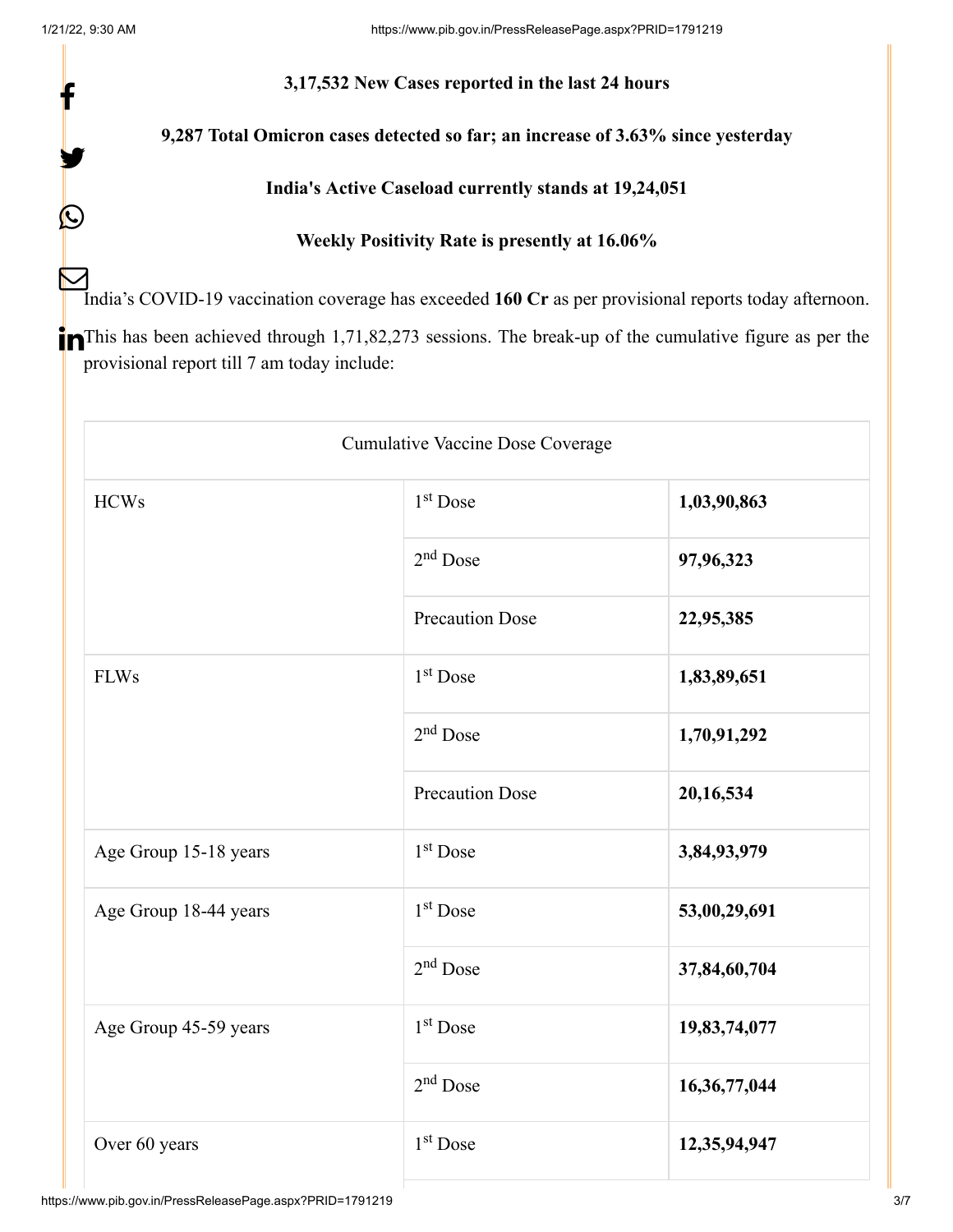| ł                        |                        | $2nd$ Dose             | 10,22,82,259   |
|--------------------------|------------------------|------------------------|----------------|
|                          |                        | <b>Precaution Dose</b> | 18,63,130      |
| $\bigcirc$               | <b>Precaution Dose</b> |                        | 61,75,049      |
| $\overline{\phantom{1}}$ | Total                  |                        | 1,59,67,55,879 |
|                          |                        |                        |                |

**1 12**, 23,990 patients have recovered in the last 24 hours and the cumulative tally of recovered patients (since the beginning of the pandemic) is now at **3,58,07,029.**

Consequently, India's recovery rate stands at **93.69%.**



**3,17,532 new cases** were reported in the last 24 hours.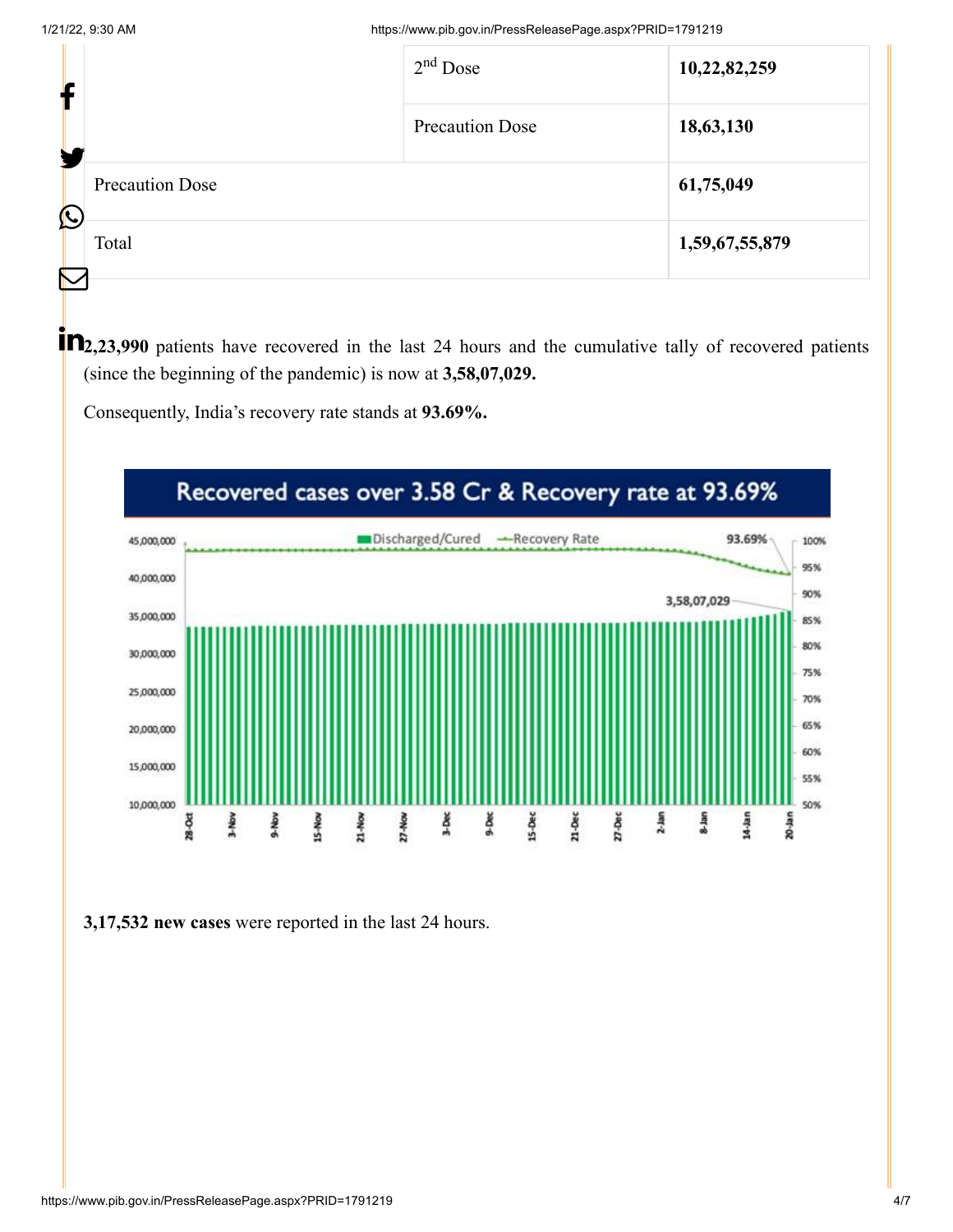1/21/22, 9:30 AM https://www.pib.gov.in/PressReleasePage.aspx?PRID=1791219



India's Active Caseload is presently at **19,24,051.** Active cases constitute **5.03%** of the country's total Positive Cases**.**



The testing capacity across the country continues to be expanded. The last 24 hours saw a total of **19,35,180** tests being conducted. India has so far conducted over **70.93 Cr (70,93,56,830**) cumulative tests.

While testing capacity has been enhanced across the country, **Weekly Positivity Rate** in the country currently **stands at 16.06%** and the **Daily Positivity rate also reported to be 16.41%.**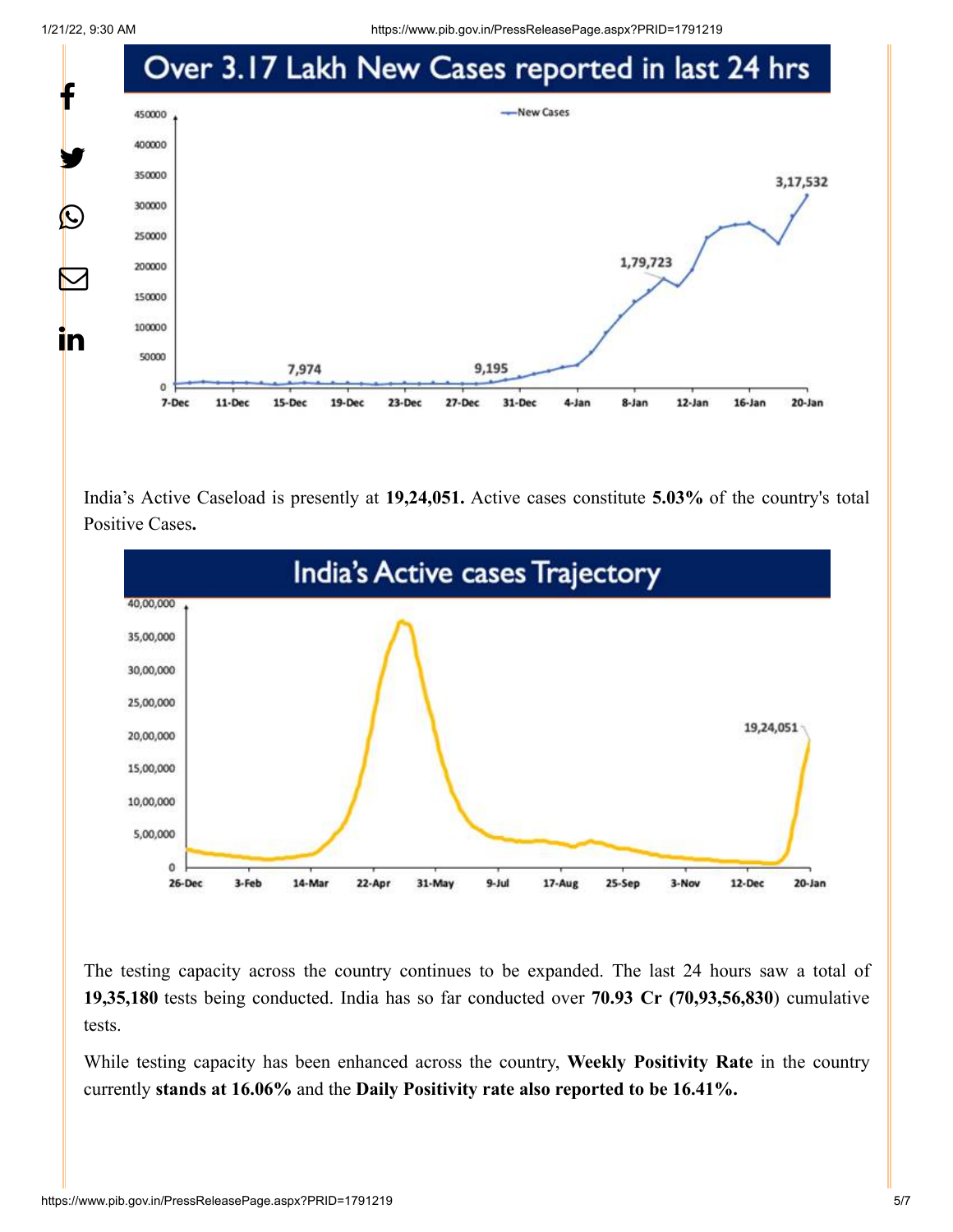

<https://pib.gov.in/PressReleasePage.aspx?PRID=1791117>

## **Update on COVID-19 Vaccine Availability in States/UTs**

#### **More than 158.96 Crore vaccine doses provided to States/UTs**

#### **More than 12.72 Crore balance and unutilized vaccine doses still available with States/UTs**

The Union Government is committed to accelerating the pace and expanding the scope of COVID-19 vaccination throughout the country. The nationwide COVID 19 vaccination started on  $16<sup>th</sup>$  January 2021. The new phase of universalization of COVID-19 vaccination commenced from 21<sup>st</sup> June 2021. The vaccination drive has been ramped up through availability of more vaccines, advance visibility of vaccine availability to States and UTs for enabling better planning by them, and streamlining the vaccine supply chain.

As part of the nationwide vaccination drive, Government of India has been supporting the States and UTs by providing them COVID Vaccines free of cost. In the new phase of the universalization of the COVID19 vaccination drive, the Union Government will procure and supply (free of cost) 75% of the vaccines being produced by the vaccine manufacturers in the country to States and UTs.

| <b>VACCINE DOSES</b> | (As on $20^{th}$ January, 2022) |
|----------------------|---------------------------------|
| <b>SUPPLIED</b>      | 1,58,96,34,485                  |